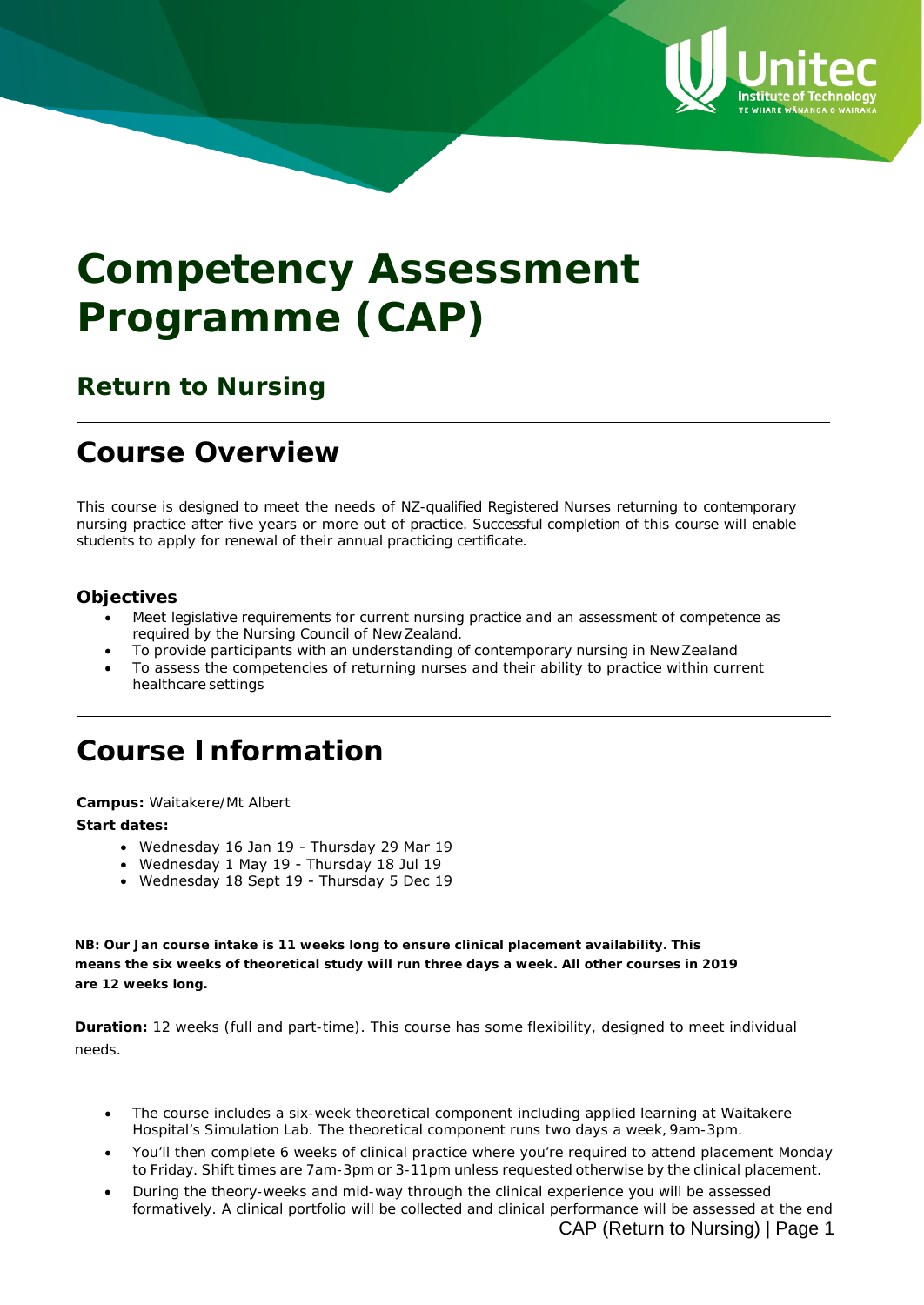

of the clinical experience by a Nurse Lecturer or Clinical Educator.

**NB: Clinical practice placements provided are in acute, primary or aged care facilities only.**

# **Fees**

#### **Domestic/NZ students:**

\$1,680.60 (NZD) + a \$79.02 Student Services fee (approximate fee only)

#### **NB: The fee you pay at enrolment covers tuition, class materials (if required) and a Student Services fee. This short course is not eligible for student loan and/or student allowance.**

#### **Additional costs:**

- MRSA test: you may be required to complete a MRSA test, approximately \$25. This will be determined pre- enrolment.
- Indemnity insurance: you'll need indemnity insurance (professional liability) for your clinical practice weeks. This will be offered during the first week of course through one of the Professional Nursing Associations.
- Uniform: you'll need your own white uniforms and black/brown/white nursingshoes.
- Placement costs: you'll need to cover the costs of transportation to placements during the clinical practice weeks. NB: Placements supplied are across the Auckland region.
- First Aid/CPR: you'll need current First Aid and CPR certificates to be able to complete your clinical placement.

#### *Withdrawals/Cancellations:*

- *Students wishing to withdraw from this course must provide notification by completing and submitting a Variation to Enrolment (VOE) form to Student Central. Students can withdraw using student self-service if withdrawing within the first 10% of the duration of the course(s). Any outstanding fees will be charged depending on the point at which the student withdraws.*
- NB: Unitec may be obliged to cancel a course if there are insufficient participants. Should this situation occur, *100% refund of the course fee paid shall apply or you will have the option of transferring to the next intake within the same year.*

# **Admission Requirements**

#### **For this course, you will need the following:**

- 1. Be a NZ-qualified registered and enrolled nurse, who has been out of practice for five years or more, and is required to complete a competency assessment programme (CAP) to apply for renewal of their annual practicing certificate issued by the Nursing Council of New Zealand; and
- 2. Complete a self-declaration of criminal conviction(s) and any medical condition(s) that may prevent full participation in the programme and/or prevent registration with a regulatory authority (as applicable); and
- 3. Consent to a Safety Check which meets the requirements of the Vulnerable Children Regulations 2015 including:
	- a. Provide two [forms](http://www.unitec.ac.nz/application-and-funding/how-to-apply/supporting-documents) of ID and evidence of any namechanges
	- b. Consent to a police vetcheck
	- c. Provide the names of two referees who Unitec or your placement provider cancontact
	- d. If required, participate in aninterview